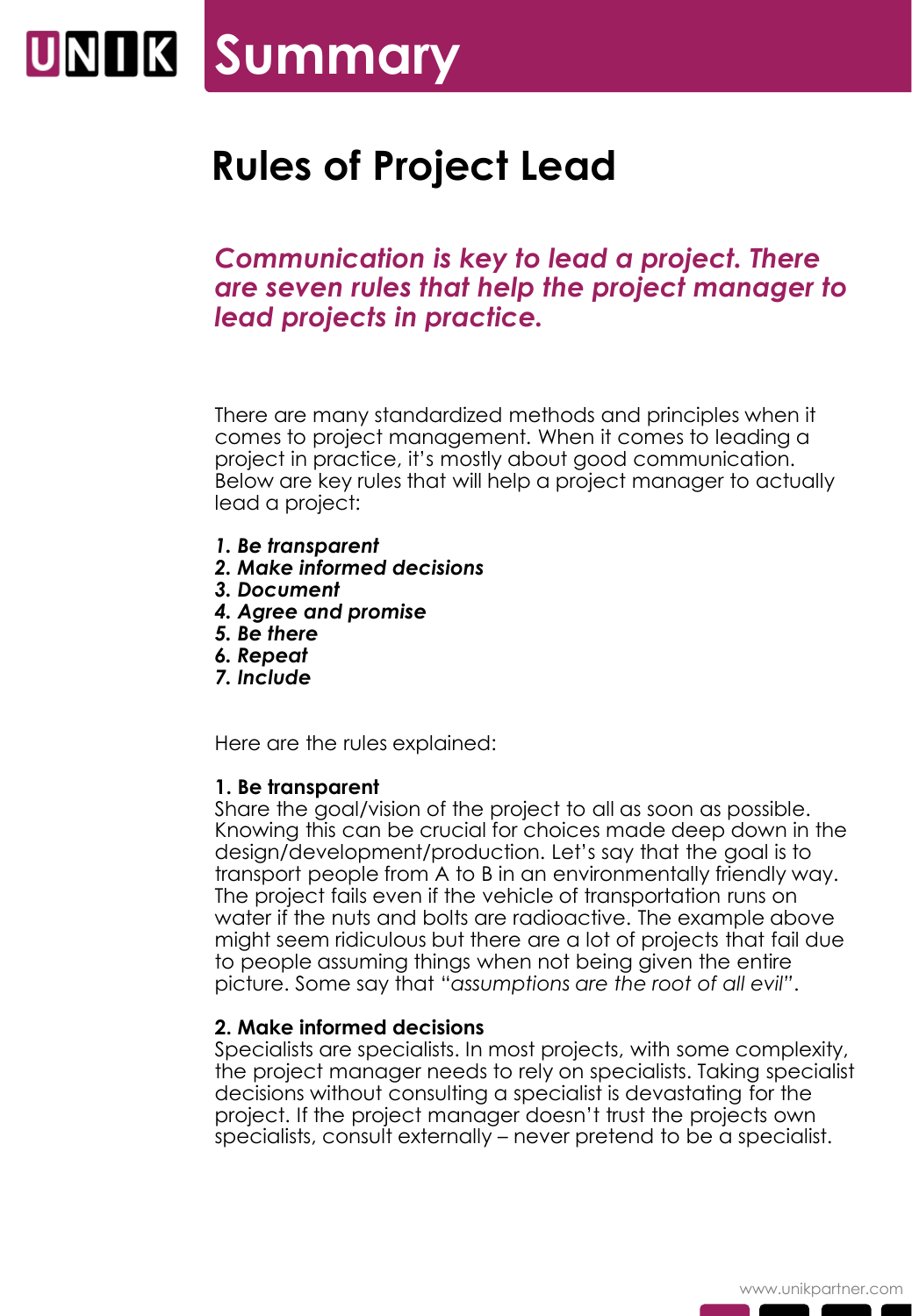## **UNIK Summary**

#### **3. Document**

In projects there are as many stakeholders as different minds. One has to accept that if it's not in writing, it doesn't exist.

Love to take notes – what's documented overrules "well I thought that…", "I understood it as…", "As I recalled that to be…" etc. Maybe needless to say but; meeting notes are not only necessary for documenting decisions, it's a efficient tool to share information as well.

#### **4. Agree and promise**

Internal motivation is strong, external motivation is weak. "Bossing" people around might (but is not likely to) be efficient short term but including team members in decisions and having them agree to perform things is much more efficient.

Never accept when someone says that they will attempt/aim/plan/estimate to do something if you need it in time

– agree upon it and make them promise.



A promise means a lot to most people; it's their honor we're talking about.

Having a formal sign-off in writing saying that someone, is extremely powerful. This makes the person signing triple assess if it can be completed in time.